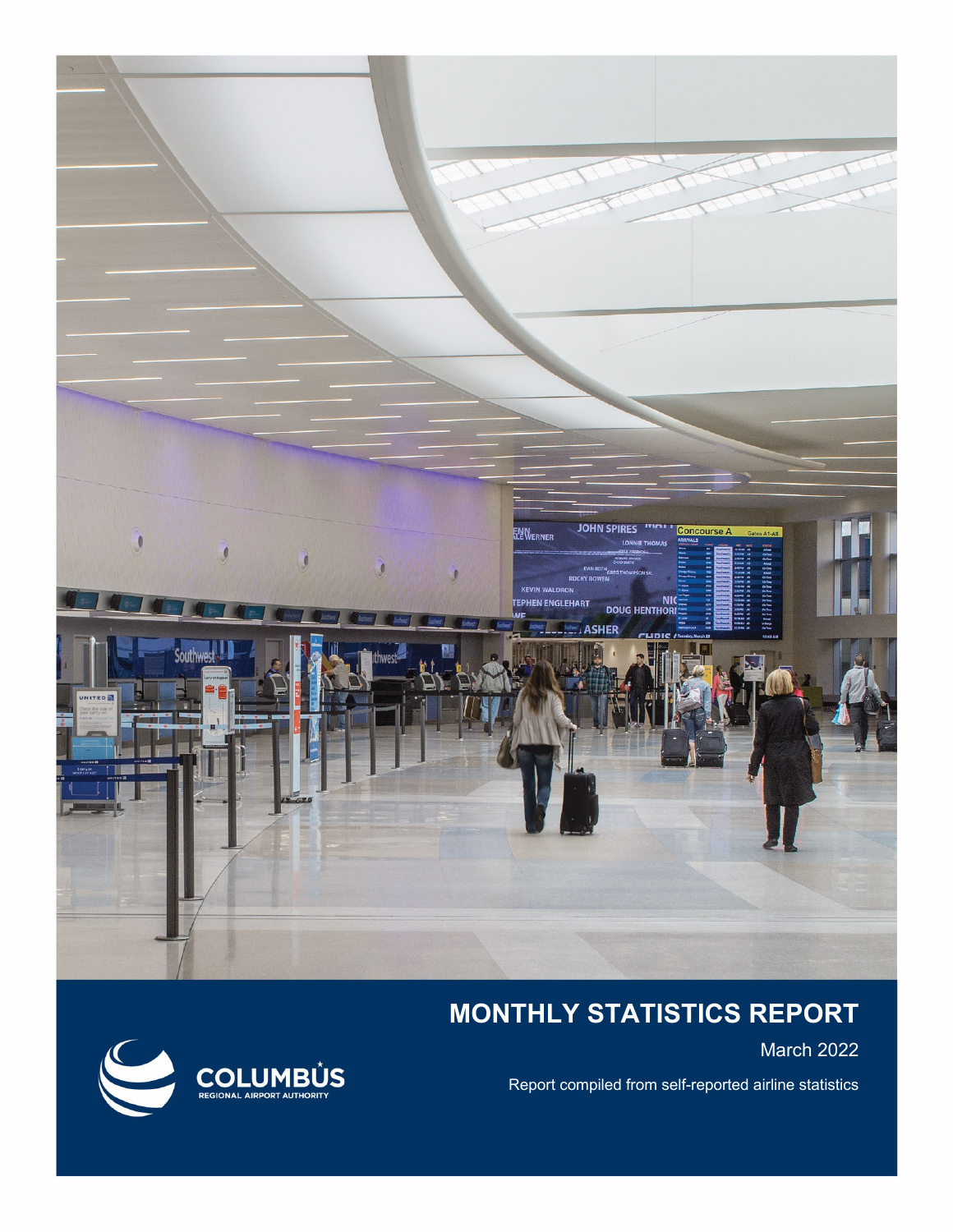## **JOHN GLENN COLUMBUS INTERNATIONAL AIRPORT March 2022**

| <b>PASSENGERS</b>         |               |                          |                        | <b>Total Passengers - Monthly</b> |         |                  |          |               |                          |                        | <b>Total Passengers - Year to Date</b> |           |                  |          |
|---------------------------|---------------|--------------------------|------------------------|-----------------------------------|---------|------------------|----------|---------------|--------------------------|------------------------|----------------------------------------|-----------|------------------|----------|
|                           | <b>Totals</b> |                          | Compared to 2021 (YOY) |                                   |         | Compared to 2019 |          | <b>Totals</b> |                          | Compared to 2021 (YOY) |                                        |           | Compared to 2019 |          |
| Airline                   | Mar           | <b>Mar</b>               | Actual                 | <b>Percent</b>                    | Mar     | Actual           | Percent  | <b>YTD</b>    | <b>YTD</b>               | <b>Actual</b>          | Percent                                | YTD       | Actual           | Percent  |
|                           | 2022          | 2021                     | Change                 | Change                            | 2019    | Change           | Change   | 2022          | 2021                     | Change                 | Change                                 | 2019      | Change           | Change   |
| <b>Air Canada Express</b> | 1.669         |                          | 1,669                  |                                   | 6,021   | $-4,352$         | $-72.3%$ | 2,816         | $\overline{\phantom{a}}$ | 2,816                  |                                        | 14,339    | $-11,523$        | $-80.4%$ |
| Alaska                    | 9,001         | 4,268                    | 4,733                  | 110.9%                            | 6.440   | 2,561            | 39.8%    | 14,802        | 7,849                    | 6,953                  | 88.6%                                  | 6.440     | 8,362            | 129.8%   |
| American                  | 161.560       | 79.520                   | 82,040                 | 103.2%                            | 176.577 | $-15.017$        | $-8.5%$  | 379.720       | 179.454                  | 200.266                | 111.6%                                 | 455.585   | $-75,865$        | $-16.7%$ |
| Breeze                    | 7.461         | $\overline{\phantom{a}}$ | 7.461                  |                                   |         | 7,461            |          | 14,471        | $\overline{\phantom{a}}$ | 14,471                 |                                        |           | 14,471           |          |
| <b>Delta</b>              | 113,356       | 52,264                   | 61,092                 | 116.9%                            | 153,267 | $-39,911$        | $-26.0%$ | 271,281       | 131,047                  | 140,234                | 107.0%                                 | 385,242   | $-113,961$       | $-29.6%$ |
| Frontier                  | 11.808        | 6.617                    | 5.191                  | 78.4%                             | 10.001  | 1.807            | 18.1%    | 21,903        | 13.892                   | 8.011                  | 57.7%                                  | 23.700    | $-1,797$         | $-7.6%$  |
| Southwest                 | 222.655       | 144.958                  | 77.697                 | 53.6%                             | 274.274 | $-51.619$        | $-18.8%$ | 532.990       | 291.213                  | 241.777                | 83.0%                                  | 682.381   | $-149,391$       | $-21.9%$ |
| Spirit                    | 57.555        | 50.898                   | 6,657                  | 13.1%                             | 51.513  | 6.042            | 11.7%    | 148.067       | 95.597                   | 52.470                 | 54.9%                                  | 125.458   | 22.609           | 18.0%    |
| United                    | 69,821        | 38,158                   | 31,663                 | 83.0%                             | 90,831  | $-21,010$        | $-23.1%$ | 166,636       | 95,361                   | 71,275                 | 74.7%                                  | 236,039   | $-69,403$        | $-29.4%$ |
| <b>AIRLINES TOTALS</b>    | 654.886       | 376.683                  | 278,203                | 73.9%                             | 768.924 | $-114.038$       | $-14.8%$ | 1,552,686     | 814.413                  | 738,273                | 90.7%                                  | 1,929,184 | $-376,498$       | $-19.5%$ |
| <b>CHARTER TOTALS</b>     | 3.261         | 1.476                    | 1,785                  | 120.9%                            | 6.609   | $-3.348$         | $-50.7%$ | 8.801         | 4.910                    | 3.891                  | 79.2%                                  | 13.078    | $-4.277$         | $-32.7%$ |
| <b>AIRPORT TOTALS</b>     | 658,147       | 378,159                  | 279,988                | 74.0%                             | 775,533 | $-117,386$       | $-15.1%$ | 1,561,487     | 819,323                  | 742,164                | 90.6%                                  | 1,942,262 | $-380,775$       | $-19.6%$ |
|                           |               |                          |                        |                                   |         |                  |          |               |                          |                        |                                        |           |                  |          |

|               | <b>Total Passengers - Monthly</b> |         |                         |          |               | <b>Total Passengers - Year to Date</b> |                        |                |            |                  |                |  |  |
|---------------|-----------------------------------|---------|-------------------------|----------|---------------|----------------------------------------|------------------------|----------------|------------|------------------|----------------|--|--|
| to 2021 (YOY) |                                   |         | <b>Compared to 2019</b> |          | <b>Totals</b> |                                        | Compared to 2021 (YOY) |                |            | Compared to 2019 |                |  |  |
| <b>Actual</b> | <b>Percent</b>                    | Mar     | <b>Actual</b>           | Percent  | <b>YTD</b>    | <b>YTD</b>                             | <b>Actual</b>          | <b>Percent</b> | <b>YTD</b> | <b>Actual</b>    | <b>Percent</b> |  |  |
| Change        | Change                            | 2019    | Change                  | Change   | 2022          | 2021                                   | Change                 | Change         | 2019       | Change           | Changel        |  |  |
| 1,669         |                                   | 6,021   | $-4,352$                | $-72.3%$ | 2,816         |                                        | 2,816                  |                | 14,339     | $-11,523$        | $-80.4%$       |  |  |
| 4,733         | 110.9%                            | 6,440   | 2,561                   | 39.8%    | 14,802        | 7,849                                  | 6,953                  | 88.6%          | 6,440      | 8,362            | 129.8%         |  |  |
| 82,040        | 103.2%                            | 176,577 | $-15,017$               | $-8.5%$  | 379,720       | 179,454                                | 200,266                | 111.6%         | 455,585    | $-75,865$        | $-16.7%$       |  |  |
| 7,461         |                                   |         | 7,461                   |          | 14,471        | ٠                                      | 14,471                 |                | ٠          | 14,471           |                |  |  |
| 61,092        | 116.9%                            | 153,267 | $-39,911$               | $-26.0%$ | 271,281       | 131,047                                | 140,234                | 107.0%         | 385,242    | $-113,961$       | $-29.6%$       |  |  |
| 5,191         | 78.4%                             | 10,001  | 1,807                   | 18.1%    | 21,903        | 13,892                                 | 8,011                  | 57.7%          | 23,700     | $-1,797$         | $-7.6%$        |  |  |
| 77,697        | 53.6%                             | 274,274 | $-51,619$               | $-18.8%$ | 532,990       | 291,213                                | 241,777                | 83.0%          | 682,381    | $-149,391$       | $-21.9%$       |  |  |
| 6,657         | 13.1%                             | 51,513  | 6,042                   | 11.7%    | 148,067       | 95,597                                 | 52,470                 | 54.9%          | 125.458    | 22,609           | 18.0%          |  |  |
| 31,663        | 83.0%                             | 90,831  | $-21,010$               | $-23.1%$ | 166,636       | 95,361                                 | 71,275                 | 74.7%          | 236,039    | $-69,403$        | $-29.4%$       |  |  |
| 278,203       | 73.9%                             | 768,924 | -114,038                | $-14.8%$ | 1,552,686     | 814,413                                | 738,273                | 90.7%          | 1,929,184  | $-376,498$       | $-19.5%$       |  |  |
| 1,785         | 120.9%                            | 6,609   | $-3,348$                | $-50.7%$ | 8.801         | 4,910                                  | 3,891                  | 79.2%          | 13,078     | $-4,277$         | $-32.7%$       |  |  |
| 279,988       | 74.0%                             | 775,533 | $-117,386$              | $-15.1%$ | 1,561,487     | 819,323                                | 742,164                | 90.6%          | 1,942,262  | $-380,775$       | $-19.6%$       |  |  |

| <b>CARGO</b>                 |               |            |                        |                | <b>Total Cargo (Freight and Mail) - Monthly</b> |                  |          |               |            | <b>Total Cargo (Freight and Mail) - Year-To-Date</b> |          |            |                  |                |
|------------------------------|---------------|------------|------------------------|----------------|-------------------------------------------------|------------------|----------|---------------|------------|------------------------------------------------------|----------|------------|------------------|----------------|
|                              | <b>Totals</b> |            | Compared to 2021 (YOY) |                |                                                 | Compared to 2019 |          | <b>Totals</b> |            | Compared to 2021 (YOY)                               |          |            | Compared to 2019 |                |
| Airline                      | Mar           | <b>Mar</b> | Actual                 | <b>Percent</b> | Marl                                            | Actual           | Percent  | <b>YTD</b>    | <b>YTD</b> | Actual                                               | Percent  | <b>YTD</b> | Actual           | <b>Percent</b> |
|                              | 2022          | 2021       | Change                 | Change         | 2019                                            | Change           | Change   | 2022          | 2021       | Change                                               | Change   | 2019       | Change           | Change         |
| Alaska                       | 66,138        | 28,328     | 37,810                 | 133.5%         |                                                 | 66,138           |          | 99,187        | 84,923     | 14,264                                               | 16.8%    | ٠          | 99,187           |                |
| <b>American</b>              | 102,670       | 104,555    | $-1,885$               | $-1.8%$        | 151,963                                         | $-49,293$        | $-32.4%$ | 302,374       | 386,771    | $-84,397$                                            | $-21.8%$ | 478,256    | $-175,882$       | $-36.8%$       |
| Delta                        | 147,374       | 91,850     | 55,524                 | 60.5%          | 162,017                                         | $-14,643$        | $-9.0%$  | 328,166       | 280,058    | 48,108                                               | 17.2%    | 502,084    | $-173,918$       | $-34.6%$       |
| Southwest                    | 489,018       | 339,042    | 149,976                | 44.2%          | 353,020                                         | 135,998          | 38.5%    | 1,381,111     | 856,409    | 524,702                                              | 61.3%    | 1,154,797  | 226,314          | 19.6%          |
| United                       | 37,383        | $\sim$     | 37,383                 |                | 97,013                                          | $-59,630$        | $-61.5%$ | 164,638       | 61,544     | 103,094                                              | 167.5%   | 295,222    | $-130,584$       | $-44.2%$       |
| <b>AIRLINES TOTALS</b>       | 842,583       | 563.775    | 278,808                | 49.5%          | 764,013                                         | 78,570           | 10.3%    | 2,275,476     | 1,669,705  | 605,771                                              | 36.3%    | 2,430,359  | $-154,883$       | $-6.4%$        |
| <b>CARGO AIRLINES TOTALS</b> | 138.078       | 65,378     | 72,700                 | 111.2%         | 795                                             | 137,283          | 17268.3% | 196,859       | 86,059     | 110,800                                              | 128.7%   | 35,052     | 161,807          | 461.6%         |
| <b>AIRPORT TOTALS</b>        | 980,661       | 629,153    | 351,508                | 55.9%          | 764,808                                         | 215,853          | 28.2%    | 2,472,335     | 1,755,764  | 716,571                                              | 40.8%    | 2,465,411  | 6,924            | 0.3%           |
|                              |               |            |                        |                |                                                 |                  |          |               |            |                                                      |          |            |                  |                |

|               |            |                        | <b>Total Cargo (Freight and Mail) - Year-To-Date</b> |            |                  |          |
|---------------|------------|------------------------|------------------------------------------------------|------------|------------------|----------|
| <b>Totals</b> |            | Compared to 2021 (YOY) |                                                      |            | Compared to 2019 |          |
| <b>YTD</b>    | <b>YTD</b> | <b>Actual</b>          | <b>Percent</b>                                       | <b>YTD</b> | Actual           | Percent  |
| 2022          | 2021       | Change                 | Change                                               | 2019       | Change           | Change   |
| 99,187        | 84.923     | 14.264                 | 16.8%                                                |            | 99.187           |          |
| 302,374       | 386,771    | $-84,397$              | $-21.8%$                                             | 478.256    | $-175,882$       | $-36.8%$ |
| 328,166       | 280.058    | 48,108                 | 17.2%                                                | 502,084    | $-173,918$       | $-34.6%$ |
| 1,381,111     | 856,409    | 524,702                | 61.3%                                                | 1,154,797  | 226,314          | 19.6%    |
| 164.638       | 61.544     | 103.094                | 167.5%                                               | 295.222    | $-130,584$       | $-44.2%$ |
| 2,275,476     | 1,669,705  | 605,771                | 36.3%                                                | 2,430,359  | $-154.883$       | $-6.4%$  |
| 196,859       | 86,059     | 110,800                | 128.7%                                               | 35,052     | 161,807          | 461.6%   |
| 2,472,335     | 1.755.764  | 716.571                | 40.8%                                                | 2,465,411  | 6,924            | 0.3%     |

| <b>AIRCRAFT OPERATIONS</b>   |               |                          |                        |                | <b>Actual Landing Operations - Monthly</b> |                         |          |               |                          |                        |         | <b>Actual Landing Operations - Year to Date</b> |                         |          |
|------------------------------|---------------|--------------------------|------------------------|----------------|--------------------------------------------|-------------------------|----------|---------------|--------------------------|------------------------|---------|-------------------------------------------------|-------------------------|----------|
|                              | <b>Totals</b> |                          | Compared to 2021 (YOY) |                |                                            | <b>Compared to 2019</b> |          | <b>Totals</b> |                          | Compared to 2021 (YOY) |         |                                                 | <b>Compared to 2019</b> |          |
| Airline                      | Mar           | Mar                      | <b>Actual</b>          | <b>Percent</b> | Mar                                        | Actual                  | Percent  | <b>YTD</b>    | <b>YTD</b>               | <b>Actual</b>          | Percent | YTD                                             | Actual                  | Percent  |
|                              | 2022          | 2021                     | Change                 | Change         | 2019                                       | Changel                 | Changel  | 2022          | 2021                     | Change                 | Change  | 2019                                            | Change                  | Change   |
| <b>Air Canada Express</b>    | 29            | $\overline{\phantom{a}}$ | 29                     |                | 102                                        | $-73$                   | $-71.6%$ | 61            | $\overline{\phantom{a}}$ | 61                     |         | 279                                             | $-218$                  | $-78.1%$ |
| Alaska                       | 29            | 22                       |                        | 31.8%          | 26                                         | 3                       | 11.5%    | 55            | 49                       | 6                      | 12.2%   | 26                                              | 29                      | 111.5%   |
| American                     | 1.076         | 591                      | 485                    | 82.1%          | 1,306                                      | $-230$                  | $-17.6%$ | 2,999         | 1,510                    | 1,489                  | 98.6%   | 3.641                                           | $-642$                  | $-17.6%$ |
| Breeze                       | 51            | $\overline{\phantom{a}}$ | 51                     |                |                                            | 51                      |          | 119           |                          | 119                    |         |                                                 | 119                     |          |
| <b>Delta</b>                 | 701           | 488                      | 213                    | 43.6%          | 935                                        | $-234$                  | $-25.0%$ | 1,940         | 1,313                    | 627                    | 47.8%   | 2,485                                           | $-545$                  | $-21.9%$ |
| <b>Frontier</b>              | 41            | 22                       | 19                     | 86.4%          | 31                                         | 10                      | 32.3%    | 95            | 51                       | 44                     | 86.3%   | 80                                              | 15                      | 18.8%    |
| <b>Southwest</b>             | 857           | 639                      | 218                    | 34.1%          | 1,135                                      | $-278$                  | $-24.5%$ | 2,247         | 1,372                    | 875                    | 63.8%   | 2,930                                           | $-683$                  | $-23.3%$ |
| Spirit                       | 186           | 166                      | 20                     | 12.0%          | 155                                        | 31                      | 20.0%    | 566           | 330                      | 236                    | 71.5%   | 425                                             | 141                     | 33.2%    |
| <b>United</b>                | 497           | 358                      | 139                    | 38.8%          | 679                                        | $-182$                  | $-26.8%$ | 1,327         | 978                      | 349                    | 35.7%   | 1,851                                           | $-524$                  | $-28.3%$ |
| <b>AIRLINES TOTALS</b>       | 3.467         | 2.286                    | 1.181                  | 51.7%          | 4.369                                      | $-902$                  | $-20.6%$ | 9.409         | 5.603                    | 3.806                  | 67.9%   | 11.717                                          | $-2,308$                | $-19.7%$ |
| <b>CHARTER TOTALS</b>        | 98            | 45                       | 53                     | 117.8%         | 101                                        | $-3$                    | $-3.0%$  | 289           | 165                      | 124                    | 75.2%   | 312                                             | $-23$                   | $-7.4%$  |
| <b>CARGO AIRLINES TOTALS</b> | 38            | 41                       | -3                     | $-7.3%$        | 3                                          | 35                      | 1166.7%  | 94            | 72                       | 22                     | 30.6%   | 27                                              | 67                      | 248.1%   |
| <b>AIRPORT TOTALS</b>        | 3,603         | 2,372                    | 1,231                  | 51.9%          | 4,473                                      | $-870$                  | $-19.5%$ | 9,792         | 5,840                    | 3,952                  | 67.7%   | 12,056                                          | $-2,264$                | $-18.8%$ |

|               |            | <b>Actual Landing Operations - Year to Date</b> |                |            |                         |          |
|---------------|------------|-------------------------------------------------|----------------|------------|-------------------------|----------|
| <b>Totals</b> |            | Compared to 2021 (YOY)                          |                |            | <b>Compared to 2019</b> |          |
| <b>YTD</b>    | <b>YTD</b> | <b>Actual</b>                                   | <b>Percent</b> | <b>YTD</b> | <b>Actual</b>           | Percent  |
| 2022          | 2021       | Change                                          | Change         | 2019       | Change                  | Change   |
| 61            |            | 61                                              |                | 279        | $-218$                  | $-78.1%$ |
| 55            | 49         | 6                                               | 12.2%          | 26         | 29                      | 111.5%   |
| 2,999         | 1,510      | 1,489                                           | 98.6%          | 3,641      | $-642$                  | $-17.6%$ |
| 119           |            | 119                                             |                |            | 119                     |          |
| 1.940         | 1,313      | 627                                             | 47.8%          | 2.485      | $-545$                  | $-21.9%$ |
| 95            | 51         | 44                                              | 86.3%          | 80         | 15                      | 18.8%    |
| 2,247         | 1,372      | 875                                             | 63.8%          | 2,930      | $-683$                  | $-23.3%$ |
| 566           | 330        | 236                                             | 71.5%          | 425        | 141                     | 33.2%    |
| 1,327         | 978        | 349                                             | 35.7%          | 1,851      | $-524$                  | $-28.3%$ |
| 9.409         | 5,603      | 3,806                                           | 67.9%          | 11,717     | $-2,308$                | $-19.7%$ |
| 289           | 165        | 124                                             | 75.2%          | 312        | $-23$                   | $-7.4%$  |
| 94            | 72         | 22                                              | 30.6%          | 27         | 67                      | 248.1%   |
| 9,792         | 5,840      | 3,952                                           | 67.7%          | 12,056     | $-2,264$                | $-18.8%$ |
|               |            |                                                 |                |            |                         |          |

Notes:<br>Due to the COVID-19 pandemic that has impacted traffic since 1Q2020, 2019 data is noted here for baseline comparisons<br>Air Canada Express service began July 3, 2021<br>Breeze Airways service began July 3, 2021

**4/26/2022**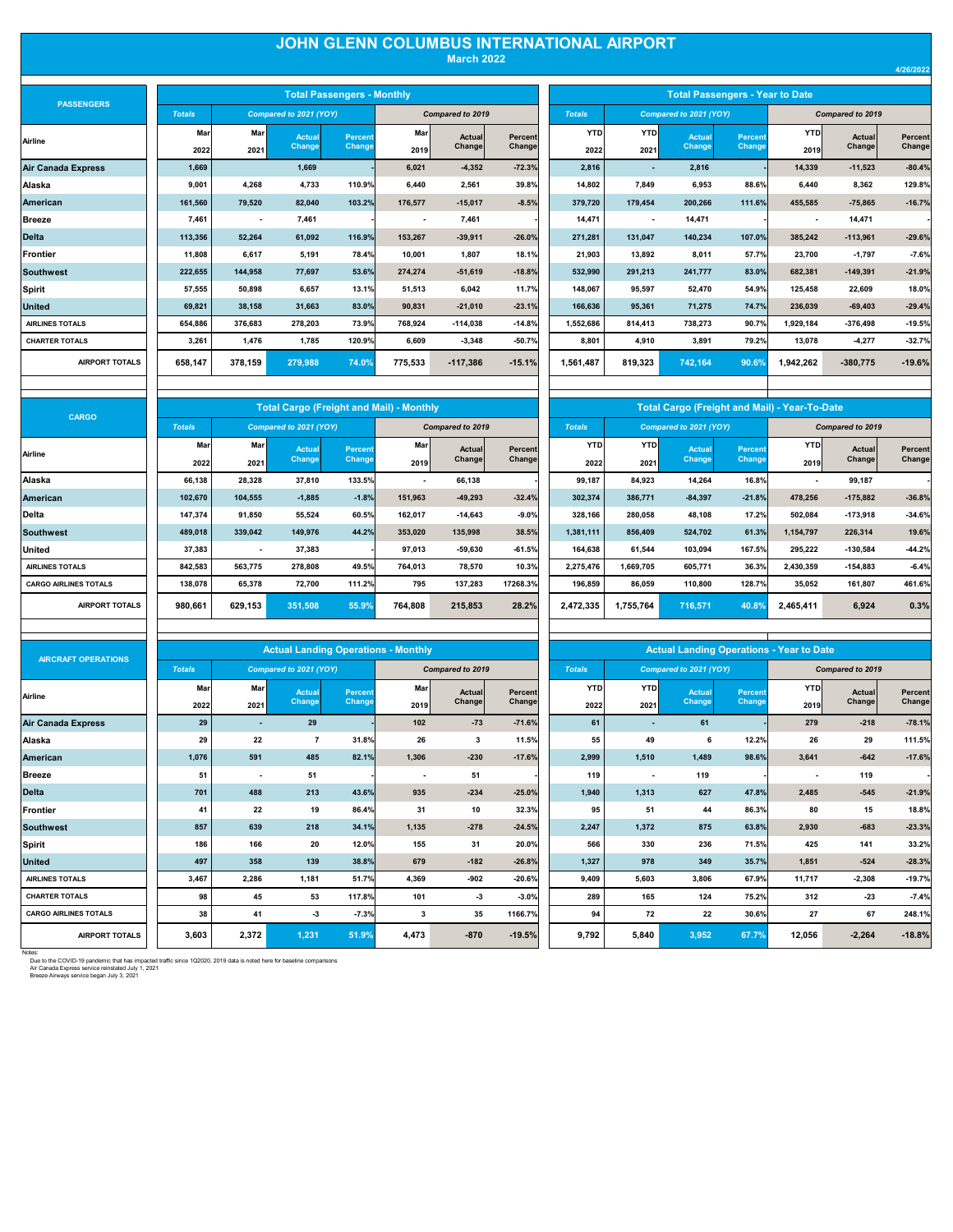

Prepared by the Business Development Division, Columbus Regional Airport Authority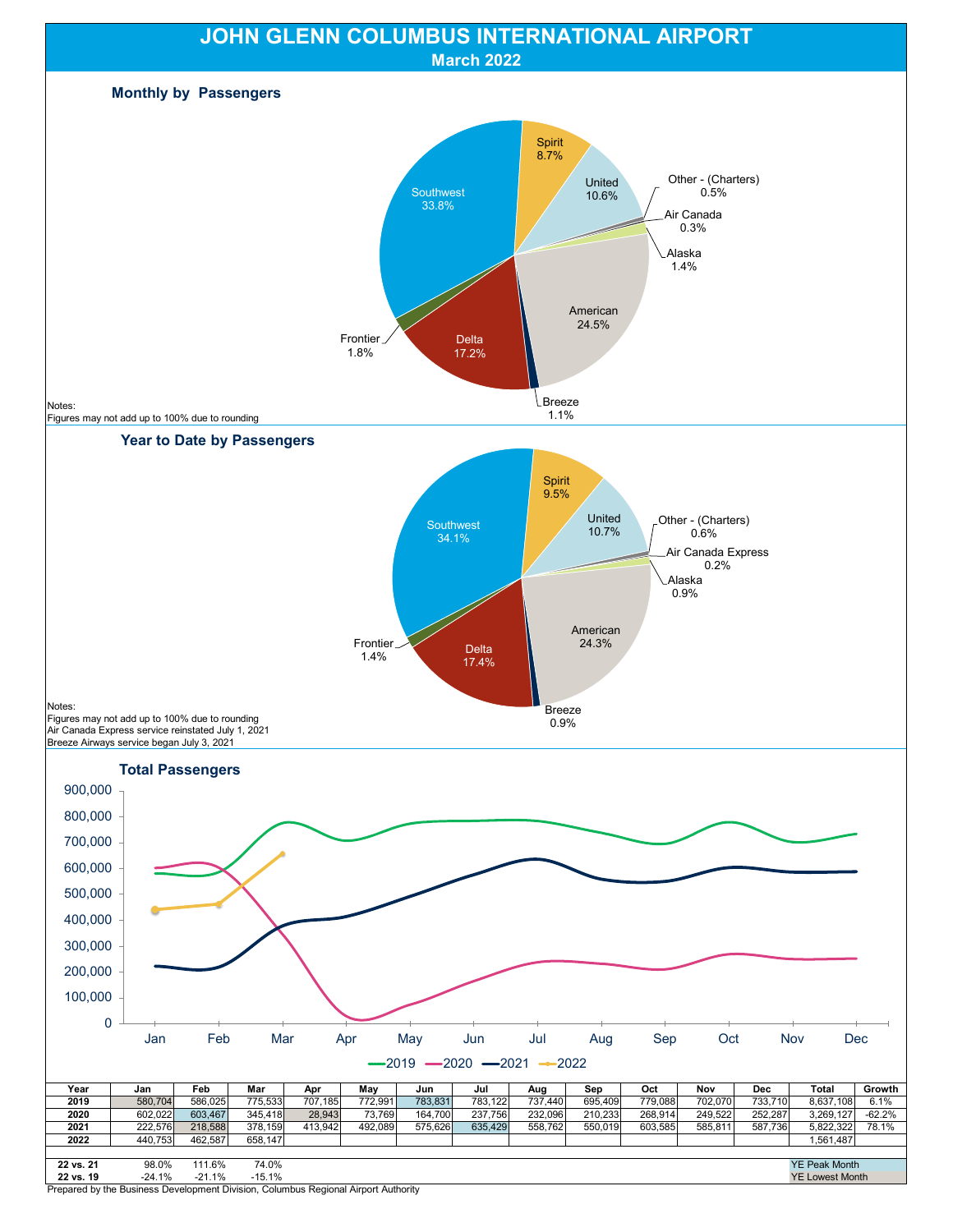## **RICKENBACKER INTERNATIONAL AIRPORT March 2022**

|                          |                                   |        |                  |           |               |            |                        |                                        |            |                  | 4/26/2022 |
|--------------------------|-----------------------------------|--------|------------------|-----------|---------------|------------|------------------------|----------------------------------------|------------|------------------|-----------|
|                          |                                   |        |                  |           |               |            |                        |                                        |            |                  |           |
|                          | <b>Total Passengers - Monthly</b> |        |                  |           |               |            |                        | <b>Total Passengers - Year to Date</b> |            |                  |           |
| to 2021 (YOY)            |                                   |        | Compared to 2019 |           | <b>Totals</b> |            | Compared to 2021 (YOY) |                                        |            | Compared to 2019 |           |
| Actual                   | Percent                           | Mar    | Actual           | Percent   | <b>YTD</b>    | <b>YTD</b> | Actual                 | Percent                                | <b>YTD</b> | Actual           | Percent   |
| <b>Change</b>            | Change                            | 2019   | Change           | Change    | 2022          | 2021       | <b>Change</b>          | <b>Change</b>                          | 2019       | Change           | Change    |
| 1,162                    | 5.3%                              | 25,179 | $-1,907$         | $-7.6%$   | 46,966        | 46,413     | 553                    | 1.2%                                   | 50,339     | $-3,373$         | $-6.7%$   |
|                          |                                   | ۰      |                  |           |               | ۰          | ۰                      |                                        | 775        | $-775$           | $-100.0%$ |
| ۰.                       |                                   |        | ٠                |           | 355           | ۰.         | 355                    |                                        | 151        | 204              | 135.1%    |
| $\overline{\phantom{a}}$ |                                   | 11     | $-11$            | $-100.0%$ |               | 839        | $-839$                 | $-100.0%$                              | 1,657      | $-1,657$         | $-100.0%$ |
| 1,162                    | 5.3%                              | 25.190 | $-1,918$         | $-7.6%$   | 47,321        | 47,252     | 69                     | 0.1%                                   | 52,922     | $-5,601$         | $-10.6%$  |
|                          |                                   |        |                  |           |               |            |                        |                                        |            |                  |           |

| <b>Total Cargo (Freight and Mail) - Monthly</b> |                      |                   |             |                         |                    |                    |                    |                        |                   | <b>Total Cargo (Freight and Mail) - Year-To-Date</b> |                  |                   |
|-------------------------------------------------|----------------------|-------------------|-------------|-------------------------|--------------------|--------------------|--------------------|------------------------|-------------------|------------------------------------------------------|------------------|-------------------|
|                                                 | mpared to 2021 (YOY) |                   |             | Compared to 2019        |                    | <b>Totals</b>      |                    | Compared to 2021 (YOY) |                   |                                                      | Compared to 2019 |                   |
| 3L                                              | Actual<br>Change     | Percent<br>Change | Mar<br>2019 | <b>Actual</b><br>Change | Percent<br>Changel | <b>YTD</b><br>2022 | <b>YTD</b><br>2021 | Actual<br>Change       | Percent<br>Change | <b>YTD</b><br>2019                                   | Actual<br>Change | Percent<br>Change |
|                                                 |                      |                   | 1.556.531   | $-1.556.531$            | $-100.0%$          |                    |                    |                        |                   | 2,914,293                                            | $-2,914,293$     | $-100.0%$         |
|                                                 |                      |                   |             |                         |                    |                    |                    |                        |                   |                                                      |                  |                   |
|                                                 | 362,471              | 10.2%             | 4,860,383   | $-932,764$              | $-19.2%$           | 10,105,936         | 10,262,927         | $-156,991$             | $-1.5%$           | 10,957,221                                           | $-851,285$       | $-7.8%$           |
|                                                 | 1,263,848            | 339.1%            | 2.241.350   | $-604.813$              | $-27.0%$           | 3.803.790          | 1,813,529          | 1,990,261              | 109.7%            | 5,515,369                                            | $-1,711,579$     | $-31.0%$          |
|                                                 |                      |                   | 1.083.654   | $-1.083.654$            | $-100.0%$          | ٠                  | ٠                  |                        |                   | 2,993,431                                            | $-2,993,431$     | $-100.0%$         |
|                                                 | $-1,019,965$         | $-26.1%$          | 2,952,360   | $-69,616$               | $-2.4%$            | 8,563,574          | 8,282,273          | 281,301                | 3.4%              | 8,174,001                                            | 389,573          | 4.8%              |
|                                                 | $-279.661$           | $-100.0%$         | 2.367.600   | $-2.367.600$            | $-100.0%$          | ٠                  | 662,381            | $-662.381$             | $-100.0%$         | 6,714,400                                            | $-6,714,400$     | $-100.0%$         |
|                                                 | 77,139               | 1.2%              | 7,182,318   | $-629,967$              | $-8.8%$            | 17,665,589         | 17,576,738         | 88,851                 | 0.5%              | 21,236,834                                           | $-3,571,245$     | $-16.8%$          |
|                                                 | $-617,225$           | $-18.5%$          | $\sim$      | 2,722,191               |                    | 9,932,510          | 9,065,229          | 867,281                | 9.6%              | $\overline{\phantom{a}}$                             | 9,932,510        |                   |
|                                                 | $-96,788$            | $-4.1%$           | 2,245,184   | 30,220                  | 1.3%               | 6,086,250          | 6,241,027          | $-154,777$             | $-2.5%$           | 6,201,876                                            | $-115,626$       | $-1.9%$           |
|                                                 | $-9.514$             | $-34.5%$          | 535,072     | $-517,034$              | $-96.6%$           | 172,072            | 68,120             | 103.952                | 152.6%            | 900,056                                              | $-727,984$       | $-80.9%$          |
|                                                 | $-1,863,534$         | $-33.2%$          | 951,197     | 2,793,802               | 293.7%             | 11,086,829         | 12,094,676         | $-1,007,847$           | $-8.3%$           | 6,599,728                                            | 4,487,101        | 68.0%             |
|                                                 | $-2,183,229$         | $-8.4%$           | 25.975.649  | $-2,215,766$            | $-8.5%$            | 67.416.550         | 66.066.900         | 1,349,650              | 2.0%              | 72.207.209                                           | -4,790,659       | $-6.6%$           |
|                                                 |                      |                   |             |                         |                    |                    |                    |                        |                   |                                                      |                  |                   |
|                                                 | $-29,163$            | $-0.3%$           | 9,962,574   | $-1, 116, 781$          | $-11.2%$           | 23,923,911         | 23,885,885         | 38.026                 | 0.2%              | 28,338,766                                           | $-4.414.855$     | $-15.6%$          |
|                                                 | $-2,154,066$         | $-12.6%$          | 16,013,075  | $-1.098.985$            | $-6.9%$            | 43,492,639         | 42,181,015         | 1,311,624              | 3.1%              | 43,868,443                                           | $-375.804$       | $-0.9%$           |
|                                                 | $-2,183,229$         | $-8.4%$           | 25.975.649  | $-2.215.766$            | $-8.5%$            | 67.416.550         | 66.066.900         | 1.349.650              | 2.0%              | 72.207.209                                           | -4.790.659       | $-6.6%$           |

| <b>PASSENGERS</b>     |               |        |                          | <b>Total Passengers - Monthly</b> |        |                          |            |               |            | <b>Total Passengers - Year to Date</b> |           |        |                  |           |
|-----------------------|---------------|--------|--------------------------|-----------------------------------|--------|--------------------------|------------|---------------|------------|----------------------------------------|-----------|--------|------------------|-----------|
|                       | <b>Totals</b> |        | Compared to 2021 (YOY)   |                                   |        | Compared to 2019         |            | <b>Totals</b> |            | Compared to 2021 (YOY)                 |           |        | Compared to 2019 |           |
| Airline               | Mar           | Mar    | Actual                   | Percent                           | Mar    | Actual                   | Percent    | <b>YTD</b>    | <b>YTD</b> | Actual                                 | Percent   | YTD    | Actual           | Percent   |
|                       | 2022          | 2021   | Change                   | Change                            | 2019   | Change                   | Change     | 2022          | 2021       | Change                                 | Change    | 2019   | Change           | Change    |
| <b>Allegiant Air</b>  | 23.272        | 22.110 | 1,162                    | 5.3%                              | 25.179 | $-1,907$                 | $-7.6%$    | 46,966        | 46,413     | 553                                    | 1.2%      | 50,339 | $-3,373$         | $-6.7%$   |
| Miami Air             |               | ٠      | ٠                        |                                   |        | $\overline{\phantom{a}}$ |            |               |            |                                        |           | 775    | $-775$           | $-100.0%$ |
| <b>Sun Country</b>    |               |        |                          |                                   |        | $\overline{\phantom{a}}$ |            | 355           | $\sim$     | 355                                    |           | 151    | 204              | 135.1%    |
| <b>Other Charters</b> |               |        | $\overline{\phantom{a}}$ |                                   | 11     | $-11$                    | $-100.0\%$ |               | 839        | $-839$                                 | $-100.0%$ | 1.657  | $-1,657$         | $-100.0%$ |
| <b>AIRPORT TOTALS</b> | 23.272        | 22.110 | 1,162                    | 5.3%                              | 25.190 | $-1,918$                 | $-7.6%$    | 47.321        | 47.252     | 69                                     | 0.1%      | 52.922 | $-5,601$         | $-10.6%$  |
|                       |               |        |                          |                                   |        |                          |            |               |            |                                        |           |        |                  |           |

| <b>CARGO</b>                                |               |            | <b>Total Cargo (Freight and Mail) - Monthly</b> |           |            |                          |           |               |            |                        |           | Total Cargo (Freight and Mail) - Year-To-Date |                  |           |
|---------------------------------------------|---------------|------------|-------------------------------------------------|-----------|------------|--------------------------|-----------|---------------|------------|------------------------|-----------|-----------------------------------------------|------------------|-----------|
|                                             | <b>Totals</b> |            | Compared to 2021 (YOY)                          |           |            | Compared to 2019         |           | <b>Totals</b> |            | Compared to 2021 (YOY) |           |                                               | Compared to 2019 |           |
| Airline                                     | Mar           | Mar        | Actual                                          | Percent   | Mar        | Actual                   | Percent   | <b>YTD</b>    | <b>YTD</b> | Actual                 | Percent   | <b>YTD</b>                                    | Actual           | Percent   |
|                                             | 2022          | 2021       | Change                                          | Change    | 2019       | Change                   | Change    | 2022          | 2021       | Change                 | Change    | 2019                                          | Change           | Change    |
| <b>AirBridgeCargo</b>                       |               | ٠          | ۰.                                              |           | 1,556,531  | $-1,556,531$             | $-100.0%$ |               |            |                        |           | 2,914,293                                     | $-2,914,293$     | $-100.0%$ |
| Asiana                                      |               | ٠          | ٠                                               |           | ٠          | $\overline{\phantom{a}}$ |           |               |            |                        |           |                                               | $\blacksquare$   |           |
| Cargolux                                    | 3.927.619     | 3.565.148  | 362.471                                         | 10.2%     | 4.860.383  | $-932.764$               | $-19.2%$  | 10.105.936    | 10.262.927 | $-156.991$             | $-1.5%$   | 10.957.221                                    | $-851.285$       | $-7.8%$   |
| <b>Cathay Pacific</b>                       | 1.636.537     | 372.689    | 1.263.848                                       | 339.1%    | 2.241.350  | $-604.813$               | $-27.0%$  | 3.803.790     | 1.813.529  | 1.990.261              | 109.7%    | 5,515,369                                     | $-1.711.579$     | $-31.0%$  |
| China Airlines                              |               |            | $\overline{\phantom{a}}$                        |           | 1,083,654  | $-1,083,654$             | $-100.0%$ |               |            |                        |           | 2,993,431                                     | $-2,993,431$     | $-100.0%$ |
| <b>Emirates</b>                             | 2,882,744     | 3,902,709  | $-1,019,965$                                    | $-26.1%$  | 2.952.360  | $-69.616$                | $-2.4%$   | 8,563,574     | 8,282,273  | 281,301                | 3.4%      | 8.174.001                                     | 389.573          | 4.8%      |
| Etihad                                      |               | 279,661    | $-279,661$                                      | $-100.0%$ | 2,367,600  | $-2,367,600$             | $-100.0%$ |               | 662,381    | $-662,381$             | $-100.0%$ | 6,714,400                                     | $-6,714,400$     | $-100.0%$ |
| FedEx                                       | 6,552,351     | 6,475,212  | 77,139                                          | 1.2%      | 7,182,318  | $-629,967$               | $-8.8%$   | 17,665,589    | 17,576,738 | 88,851                 | 0.5%      | 21,236,834                                    | $-3,571,245$     | $-16.8%$  |
| Korean Air                                  | 2,722,191     | 3,339,416  | $-617.225$                                      | $-18.5%$  |            | 2,722,191                |           | 9,932,510     | 9.065.229  | 867,281                | 9.6%      |                                               | 9,932,510        |           |
| <b>UPS</b>                                  | 2,275,404     | 2.372.192  | $-96.788$                                       | $-4.1%$   | 2.245.184  | 30,220                   | 1.3%      | 6,086,250     | 6.241.027  | $-154.777$             | $-2.5%$   | 6.201.876                                     | $-115.626$       | $-1.9%$   |
| <b>Other Cargo Charters - Domestic</b>      | 18.038        | 27,552     | $-9,514$                                        | $-34.5%$  | 535.072    | $-517.034$               | $-96.6%$  | 172,072       | 68.120     | 103.952                | 152.6%    | 900.056                                       | $-727.984$       | $-80.9%$  |
| <b>Other Cargo Charters - International</b> | 3.744.999     | 5,608,533  | $-1,863,534$                                    | $-33.2%$  | 951.197    | 2,793,802                | 293.7%    | 11.086.829    | 12,094,676 | $-1,007,847$           | $-8.3%$   | 6.599.728                                     | 4,487,101        | 68.0%     |
| <b>AIRPORT TOTALS</b>                       | 23.759.883    | 25.943.112 | $-2.183.229$                                    | $-8.4%$   | 25.975.649 | $-2.215.766$             | $-8.5%$   | 67.416.550    | 66.066.900 | 1,349,650              | 2.0%      | 72.207.209                                    | $-4.790.659$     | $-6.6%$   |
|                                             |               |            |                                                 |           |            |                          |           |               |            |                        |           |                                               |                  |           |
| <b>TOTAL DOMESTIC</b>                       | 8.845.793     | 8.874.956  | $-29.163$                                       | $-0.3%$   | 9.962.574  | $-1.116.781$             | $-11.2%$  | 23.923.911    | 23.885.885 | 38.026                 | 0.2%      | 28,338,766                                    | $-4.414.855$     | $-15.6%$  |
| TOTAL INTERNATIONAL                         | 14,914,090    | 17,068,156 | $-2,154,066$                                    | $-12.6%$  | 16,013,075 | $-1,098,985$             | $-6.9%$   | 43,492,639    | 42,181,015 | 1,311,624              | 3.1%      | 43,868,443                                    | $-375,804$       | $-0.9%$   |
| <b>AIRPORT TOTALS</b>                       | 23.759.883    | 25,943,112 | $-2,183,229$                                    | $-8.4%$   | 25,975,649 | $-2,215,766$             | $-8.5%$   | 67.416.550    | 66,066,900 | 1,349,650              | 2.0%      | 72,207,209                                    | -4,790,659       | $-6.6%$   |
|                                             |               |            |                                                 |           |            |                          |           |               |            |                        |           |                                               |                  |           |

| <b>AIRCRAFT OPERATIONS</b>                  |               |                          | <b>Actual Landing Operations - Monthly</b> |           |                |                          |           |                |            |                          |           | <b>Actual Landing Operations - Year to Date</b> |                          |           |
|---------------------------------------------|---------------|--------------------------|--------------------------------------------|-----------|----------------|--------------------------|-----------|----------------|------------|--------------------------|-----------|-------------------------------------------------|--------------------------|-----------|
|                                             | <b>Totals</b> |                          | Compared to 2021 (YOY)                     |           |                | Compared to 2019         |           | <b>Totals</b>  |            | Compared to 2021 (YOY)   |           |                                                 | Compared to 2019         |           |
| Airline                                     | Mar           | <b>Mar</b>               | Actual                                     | Percent   | Mar            | Actual                   | Percent   | <b>YTD</b>     | <b>YTD</b> | Actual                   | Percent   | <b>YTD</b>                                      | Actual                   | Percent   |
|                                             | 2022          | 2021                     | Change                                     | Change    | 2019           | Change                   | Change    | 2022           | 2021       | Change                   | Change    | 2019                                            | Change                   | Change    |
| <b>Allegiant Air</b>                        | 78            | 109                      | $-31$                                      | $-28.4%$  | 82             | $-4$                     | $-4.9%$   | 160            | 210        | $-50$                    | $-23.8%$  | 167                                             | $-7$                     | $-4.2%$   |
| <b>Miami Air</b>                            |               |                          | $\overline{\phantom{a}}$                   |           | ٠              | $\overline{\phantom{a}}$ |           |                |            | $\overline{\phantom{a}}$ |           | 6                                               | -6                       | $-100.0%$ |
| <b>Sun Country</b>                          |               |                          |                                            |           | ٠              | $\overline{\phantom{a}}$ |           | $\overline{2}$ | ٠          | $\overline{2}$           |           | $\mathbf{1}$                                    | $\mathbf{1}$             | 100.0%    |
| <b>Other Charters</b>                       |               |                          | $\blacksquare$                             |           | 8              | -8                       | $-100.0%$ |                | 8          | $-8$                     | $-100.0%$ | 15                                              | $-15$                    | $-100.0%$ |
| PASSENGER OPERATIONS TOTALS                 | 78            | 109                      | $-31$                                      | $-28.4%$  | 90             | $-12$                    | $-13.3%$  | 162            | 218        | $-56$                    | $-25.7%$  | 189                                             | $-27$                    | $-14.3%$  |
| <b>AirBridgeCargo</b>                       |               |                          | $\blacksquare$                             |           | 5              | -5                       | $-100.0%$ |                | ٠          | ۰                        |           | 9                                               | -9                       | $-100.0%$ |
| <b>Asiana</b>                               |               | $\sim$                   | ٠                                          |           | ٠              | ٠                        |           |                | ٠          | $\sim$                   |           | $\blacksquare$                                  | $\overline{\phantom{a}}$ |           |
| Cargolux                                    | 14            | 14                       | $\overline{\phantom{a}}$                   | 0.0%      | 19             | -5                       | $-26.3%$  | 37             | 39         | $-2$                     | $-5.1%$   | 46                                              | -9                       | $-19.6%$  |
| <b>Cathay Pacific</b>                       | 9             | $\overline{\mathbf{3}}$  | 6                                          | 200.0%    | 17             | $-8$                     | $-47.1%$  | 20             | 17         | $\overline{\mathbf{3}}$  | 17.6%     | 46                                              | $-26$                    | $-56.5%$  |
| <b>China Airlines</b>                       |               | $\overline{\phantom{a}}$ | $\overline{\phantom{a}}$                   |           | $\overline{7}$ | $-7$                     | $-100.0%$ |                | ٠          | $\overline{\phantom{a}}$ |           | 20                                              | $-20$                    | $-100.0%$ |
| <b>Emirates</b>                             | 28            | 34                       | $-6$                                       | $-17.6%$  | 18             | 10                       | 55.6%     | 92             | 77         | 15                       | 19.5%     | 47                                              | 45                       | 95.7%     |
| <b>Etihad</b>                               |               | $\overline{\mathbf{2}}$  | $-2$                                       | $-100.0%$ | 11             | $-11$                    | $-100.0%$ |                | 5          | -5                       | $-100.0%$ | 30                                              | $-30$                    | $-100.0%$ |
| FedEx                                       | 131           | 134                      | $-3$                                       | $-2.2%$   | 140            | $-9$                     | $-6.4%$   | 360            | 362        | $-2$                     | $-0.6%$   | 412                                             | $-52$                    | $-12.6%$  |
| Korean Air                                  | 27            | 36                       | -9                                         | $-25.0%$  | $\blacksquare$ | 27                       |           | 113            | 103        | 10                       | 9.7%      |                                                 | 113                      |           |
| <b>UPS</b>                                  | 27            | 27                       | $\sim$                                     | 0.0%      | 44             | $-17$                    | $-38.6%$  | 75             | 79         | $-4$                     | $-5.1%$   | 126                                             | $-51$                    | $-40.5%$  |
| <b>Other Cargo Charters - Domestic</b>      | 61            | 79                       | $-18$                                      | $-22.8%$  | 48             | 13                       | 27.1%     | 195            | 217        | $-22$                    | $-10.1%$  | 151                                             | 44                       | 29.1%     |
| <b>Other Cargo Charters - International</b> | 28            | 30                       | $-2$                                       | $-6.7%$   | 5              | 23                       | 460.0%    | 86             | 65         | 21                       | 32.3%     | 32                                              | 54                       | 168.8%    |
| <b>CARGO OPERATIONS TOTALS</b>              | 325           | 359                      | $-34$                                      | $-9.5%$   | 314            | 11                       | 3.5%      | 978            | 964        | 14                       | 1.5%      | 919                                             | 59                       | 6.4%      |
| <b>AIRPORT TOTALS</b>                       | 403           | 468                      | $-65$                                      | $-13.9%$  | 404            | $-1$                     | $-0.2%$   | 1,140          | 1,182      | $-42$                    | $-3.6%$   | 1,108                                           | 32                       | 2.9%      |

Notes: Due to the COVID-19 pandemic that has impacted traffic since 1Q2020, 2019 data is noted here for baseline comparisons

| <b>Actual Landing Operations - Monthly</b> |                   |                          |                          |                   |                    |                    |                         |                   | <b>Actual Landing Operations - Year to Date</b> |                  |                   |
|--------------------------------------------|-------------------|--------------------------|--------------------------|-------------------|--------------------|--------------------|-------------------------|-------------------|-------------------------------------------------|------------------|-------------------|
| pared to 2021 (YOY)                        |                   |                          | Compared to 2019         |                   | <b>Totals</b>      |                    | Compared to 2021 (YOY)  |                   |                                                 | Compared to 2019 |                   |
| <b>Actual</b><br>Change                    | Percent<br>Change | Mar<br>2019              | <b>Actual</b><br>Change  | Percent<br>Change | <b>YTD</b><br>2022 | <b>YTD</b><br>2021 | <b>Actual</b><br>Change | Percent<br>Change | <b>YTD</b><br>2019                              | Actual<br>Change | Percent<br>Change |
| $-31$                                      | $-28.4%$          | 82                       | $-4$                     | $-4.9%$           | 160                | 210                | $-50$                   | $-23.8%$          | 167                                             | $-7$             | $-4.2%$           |
| ٠                                          |                   | ٠                        | $\overline{\phantom{a}}$ |                   |                    |                    | ٠                       |                   | 6                                               | -6               | $-100.0%$         |
| ٠                                          |                   | $\overline{\phantom{a}}$ | $\blacksquare$           |                   | $\overline{2}$     | ٠                  | $\overline{2}$          |                   | $\mathbf{1}$                                    | 1                | 100.0%            |
| $\overline{\phantom{a}}$                   |                   | 8                        | -8                       | $-100.0%$         |                    | 8                  | -8                      | $-100.0%$         | 15                                              | $-15$            | $-100.0%$         |
| $-31$                                      | $-28.4%$          | 90                       | $-12$                    | $-13.3%$          | 162                | 218                | $-56$                   | $-25.7%$          | 189                                             | $-27$            | $-14.3%$          |
| ٠                                          |                   | 5                        | -5                       | $-100.0%$         |                    | ٠                  | ٠                       |                   | 9                                               | -9               | $-100.0%$         |
| ٠                                          |                   | ×                        | ٠                        |                   |                    | ٠                  | ٠                       |                   | ٠                                               | ٠                |                   |
| ٠                                          | 0.0%              | 19                       | -5                       | $-26.3%$          | 37                 | 39                 | -2                      | $-5.1%$           | 46                                              | -9               | $-19.6%$          |
| 6                                          | 200.0%            | 17                       | -8                       | $-47.1%$          | 20                 | 17                 | $\mathbf{3}$            | 17.6%             | 46                                              | $-26$            | $-56.5%$          |
| ٠                                          |                   | $\overline{7}$           | $-7$                     | $-100.0%$         |                    |                    | ٠                       |                   | 20                                              | $-20$            | $-100.0%$         |
| $\textbf{-6}$                              | $-17.6%$          | 18                       | 10                       | 55.6%             | 92                 | 77                 | 15                      | 19.5%             | 47                                              | 45               | 95.7%             |
| $-2$                                       | $-100.0%$         | 11                       | $-11$                    | $-100.0%$         |                    | 5                  | $\textbf{-5}$           | $-100.0%$         | 30                                              | $-30$            | $-100.0%$         |
| $-3$                                       | $-2.2%$           | 140                      | -9                       | $-6.4%$           | 360                | 362                | $-2$                    | $-0.6%$           | 412                                             | $-52$            | $-12.6%$          |
| -9                                         | $-25.0%$          | ä,                       | 27                       |                   | 113                | 103                | 10                      | 9.7%              | $\blacksquare$                                  | 113              |                   |
| $\blacksquare$                             | 0.0%              | 44                       | $-17$                    | $-38.6%$          | 75                 | 79                 | $-4$                    | $-5.1%$           | 126                                             | $-51$            | $-40.5%$          |
| $-18$                                      | $-22.8%$          | 48                       | 13                       | 27.1%             | 195                | 217                | $-22$                   | $-10.1%$          | 151                                             | 44               | 29.1%             |
| $-2$                                       | $-6.7%$           | 5                        | 23                       | 460.0%            | 86                 | 65                 | 21                      | 32.3%             | 32                                              | 54               | 168.8%            |
| $-34$                                      | $-9.5%$           | 314                      | 11                       | 3.5%              | 978                | 964                | 14                      | 1.5%              | 919                                             | 59               | 6.4%              |
| $-65$                                      | $-13.9%$          | 404                      | $-1$                     | $-0.2%$           | 1,140              | 1,182              | $-42$                   | $-3.6%$           | 1,108                                           | 32               | 2.9%              |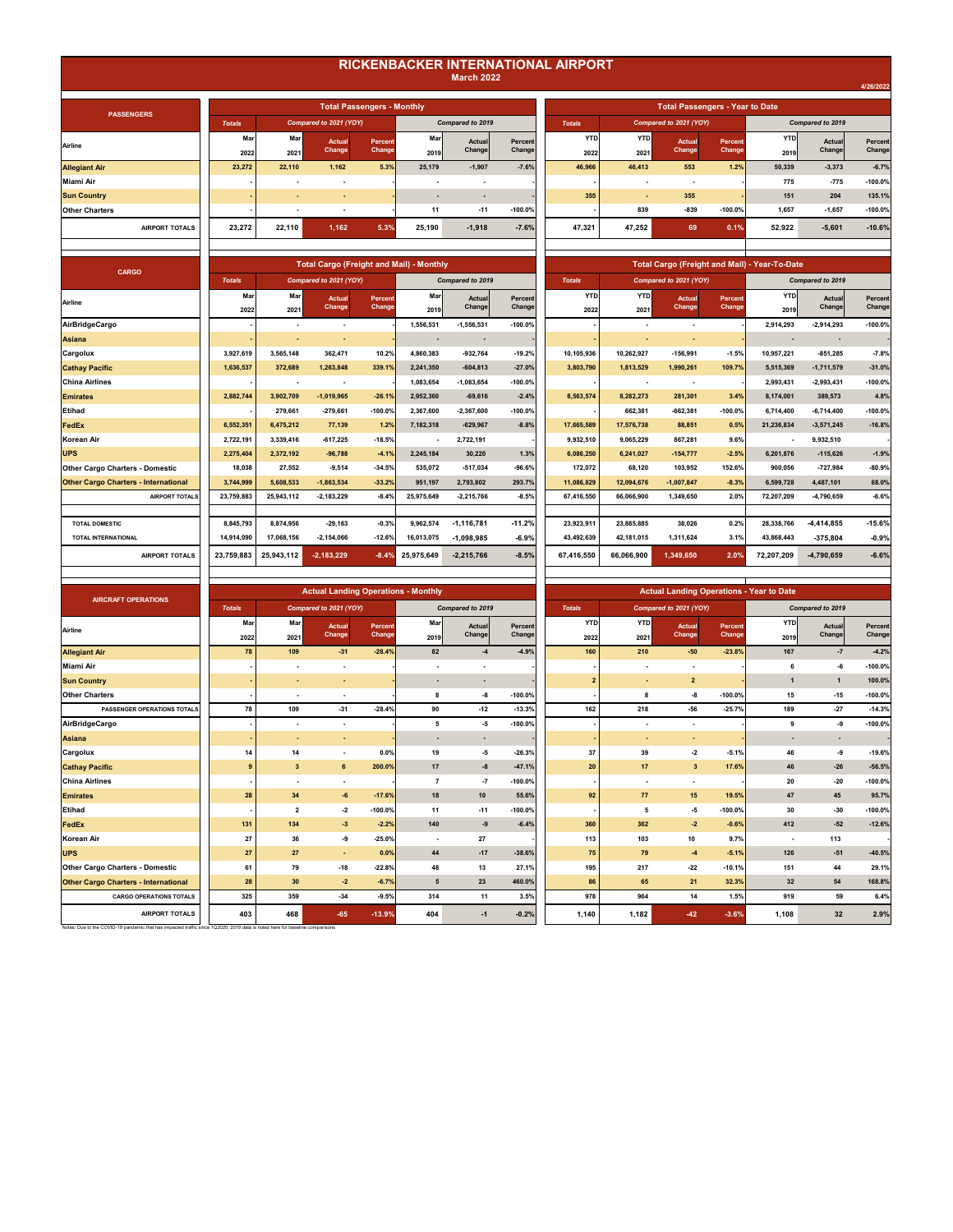

Prepared by the Business Development Division, Columbus Regional Airport Authority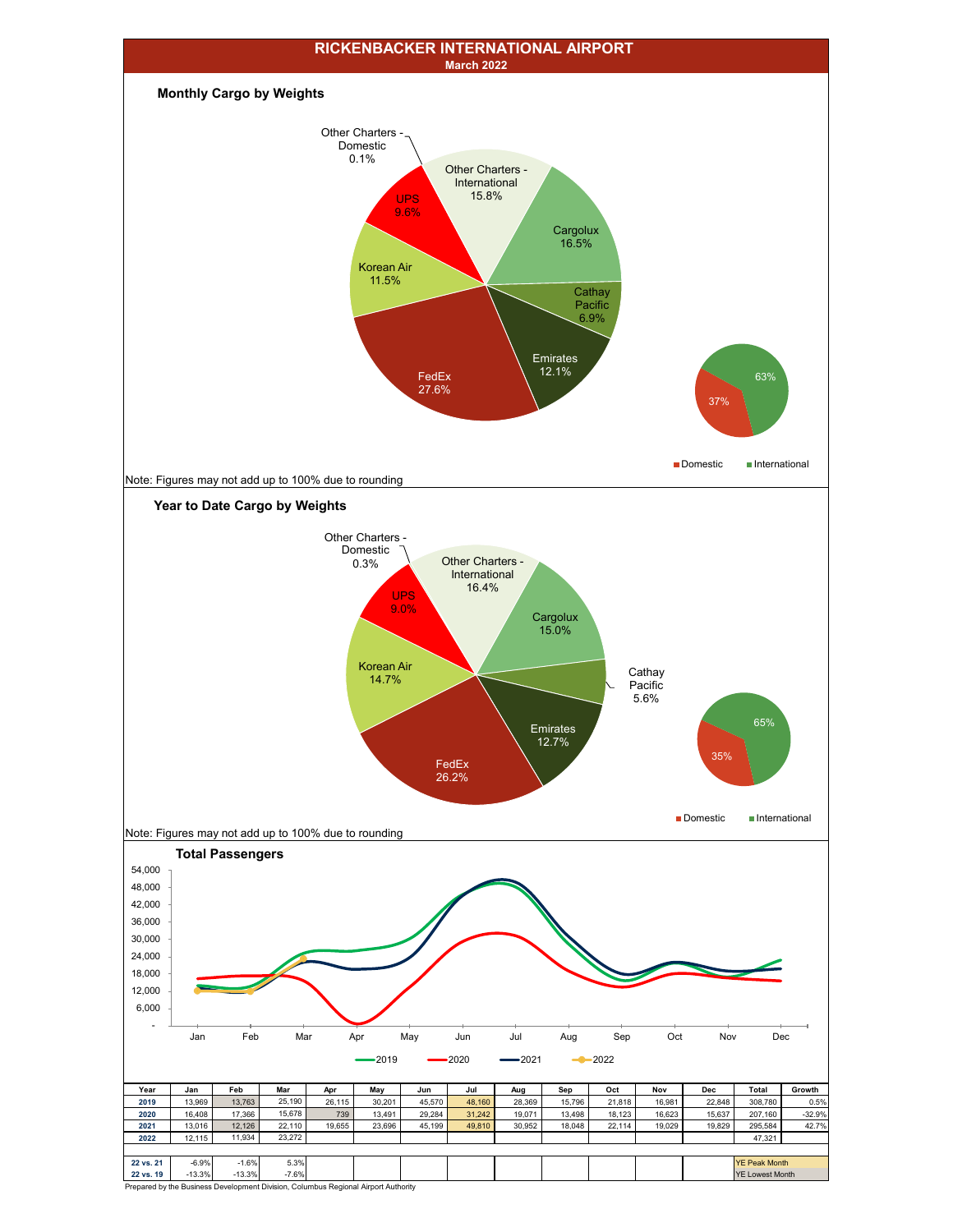|                                                                                                                                                       |                                                                                               |             |                                            |                   |             |                         |                                                                                             | <b>COMBINED AIRPORTS TRAFFIC REPORT</b> |                        |                         |                   |                                                 |                  |                          |  |
|-------------------------------------------------------------------------------------------------------------------------------------------------------|-----------------------------------------------------------------------------------------------|-------------|--------------------------------------------|-------------------|-------------|-------------------------|---------------------------------------------------------------------------------------------|-----------------------------------------|------------------------|-------------------------|-------------------|-------------------------------------------------|------------------|--------------------------|--|
|                                                                                                                                                       |                                                                                               |             |                                            |                   |             | <b>March 2022</b>       |                                                                                             |                                         |                        |                         |                   |                                                 |                  | 4/26/2022                |  |
|                                                                                                                                                       | <b>Total Passengers - Monthly</b>                                                             |             |                                            |                   |             |                         |                                                                                             | <b>Total Passengers - Year to Date</b>  |                        |                         |                   |                                                 |                  |                          |  |
| <b>PASSENGERS</b>                                                                                                                                     | Compared to 2021 (YOY)                                                                        |             |                                            | Compared to 2019  |             |                         | Compared to 2021 (YOY)                                                                      |                                         |                        |                         | Compared to 2019  |                                                 |                  |                          |  |
| <b>Airports</b>                                                                                                                                       | Mar<br>2022                                                                                   | Mar<br>2021 | Actual<br>Change                           | Percent<br>Change | Mar<br>2019 | Actual<br>Change        | Percent<br>Change                                                                           | <b>YTD</b><br>2022                      | <b>YTD</b><br>2021     | <b>Actual</b><br>Change | Percent<br>Change | <b>YTD</b><br>2019                              | Actual<br>Change | Percent<br>Change        |  |
| <b>John Glenn International</b>                                                                                                                       | 658,147                                                                                       | 378.159     | 279.988                                    | 74.0%             | 775,533     | $-117,386$              | $-15.1%$                                                                                    | 1,561,487                               | 819.323                | 742,164                 | 90.6%             | 1.942.262                                       | $-380,775$       | $-19.6%$                 |  |
| <b>Rickenbacker International</b>                                                                                                                     | 23,272                                                                                        | 22,110      | 1.162                                      | 5.3%              | 25.190      | $-1,918$                | $-7.6%$                                                                                     | 47.321                                  | 47.252                 | 69                      | 0.1%              | 52.922                                          | $-5.601$         | $-10.6%$                 |  |
| <b>AIRPORT TOTALS</b>                                                                                                                                 | 681,419                                                                                       | 400,269     | 281,150                                    | 70.2%             | 800,723     | $-119,304$              | $-14.9%$                                                                                    | 1,608,808                               | 866,575                | 742,233                 | 85.7%             | 1,995,184                                       | $-386,376$       | $-19.4%$                 |  |
|                                                                                                                                                       |                                                                                               |             |                                            |                   |             |                         |                                                                                             |                                         |                        |                         |                   |                                                 |                  |                          |  |
| CARGO                                                                                                                                                 | <b>Total Cargo (Freight and Mail) - Monthly</b><br>Compared to 2021 (YOY)<br>Compared to 2019 |             |                                            |                   |             |                         | Total Cargo (Freight and Mail) - Year-To-Date<br>Compared to 2021 (YOY)<br>Compared to 2019 |                                         |                        |                         |                   |                                                 |                  |                          |  |
| <b>Airports</b>                                                                                                                                       | Mar<br>2022                                                                                   | Mar<br>2020 | Actual<br>Change                           | Percent<br>Change | Mar<br>2019 | <b>Actual</b><br>Change | Percent<br>Change                                                                           | <b>YTD</b><br>2022                      | <b>YTD</b><br>2021     | <b>Actual</b><br>Change | Percent<br>Change | <b>YTD</b><br>2019                              | Actual<br>Change | <b>Percent</b><br>Change |  |
| John Glenn International                                                                                                                              | 980,661                                                                                       | 629,153     | 351,508                                    | 55.9%             | 764,808     | 215,853                 | 28.2%                                                                                       | 2,472,335                               | 1,755,764              | 716,571                 | 40.8%             | 2,465,411                                       | 6,924            | 0.3%                     |  |
| <b>Rickenbacker International</b>                                                                                                                     | 23,759,883                                                                                    | 25,943,112  | $-2,183,229$                               | $-8.4%$           | 25,975,649  | $-2,215,766$            | $-8.5%$                                                                                     | 67,416,550                              | 66,066,900             | 1,349,650               | 2.0%              | 72,207,209                                      | -4,790,659       | $-6.6%$                  |  |
| <b>AIRPORT TOTALS</b>                                                                                                                                 | 24,740,544                                                                                    | 26,572,265  | $-1,831,721$                               | $-6.9%$           | 26,740,457  | $-1,999,913$            | $-7.5%$                                                                                     | 69,888,885                              | 67,822,664             | 2,066,221               | 3.0%              | 74,672,620                                      | $-4,783,735$     | $-6.4%$                  |  |
|                                                                                                                                                       |                                                                                               |             | <b>Actual Landing Operations - Monthly</b> |                   |             |                         |                                                                                             |                                         |                        |                         |                   | <b>Actual Landing Operations - Year to Date</b> |                  |                          |  |
| <b>AIRCRAFT OPERATIONS</b>                                                                                                                            | Compared to 2021 (YOY)                                                                        |             |                                            |                   |             | Compared to 2019        |                                                                                             |                                         | Compared to 2021 (YOY) |                         |                   |                                                 | Compared to 2019 |                          |  |
| <b>Airports</b>                                                                                                                                       | Mar<br>2022                                                                                   | Mar<br>2021 | <b>Actual</b><br>Change                    | Percent<br>Change | Mar<br>2019 | Actual<br>Change        | Percent<br>Change                                                                           | <b>YTD</b><br>2022                      | <b>YTD</b><br>2021     | Actual<br>Change        | Percent<br>Change | <b>YTD</b><br>2019                              | Actual<br>Change | Percent<br>Change        |  |
| <b>John Glenn International</b>                                                                                                                       | 3.603                                                                                         | 2.372       | 1.231                                      | 51.9%             | 4.473       | $-870$                  | $-19.5%$                                                                                    | 9.792                                   | 5,840                  | 3,952                   | 67.7%             | 12.056                                          | $-2.264$         | $-18.8%$                 |  |
| Rickenbacker International                                                                                                                            | 403                                                                                           | 468         | $-65$                                      | $-13.9%$          | 404         | $-1$                    | $-0.2%$                                                                                     | 1,140                                   | 1,182                  | $-42$                   | $-3.6%$           | 1,108                                           | 32               | 2.9%                     |  |
| <b>AIRPORT TOTALS</b><br>Notes: Due to the COVID-19 pandemic that has impacted traffic since 1Q2020, 2019 data is noted here for baseline comparisons | 4,006                                                                                         | 2,840       | 1,166                                      | 41.1%             | 4,877       | $-871$                  | $-17.9%$                                                                                    | 10,932                                  | 7,022                  | 3,910                   | 55.7%             | 13,164                                          | $-2,232$         | $-17.0%$                 |  |